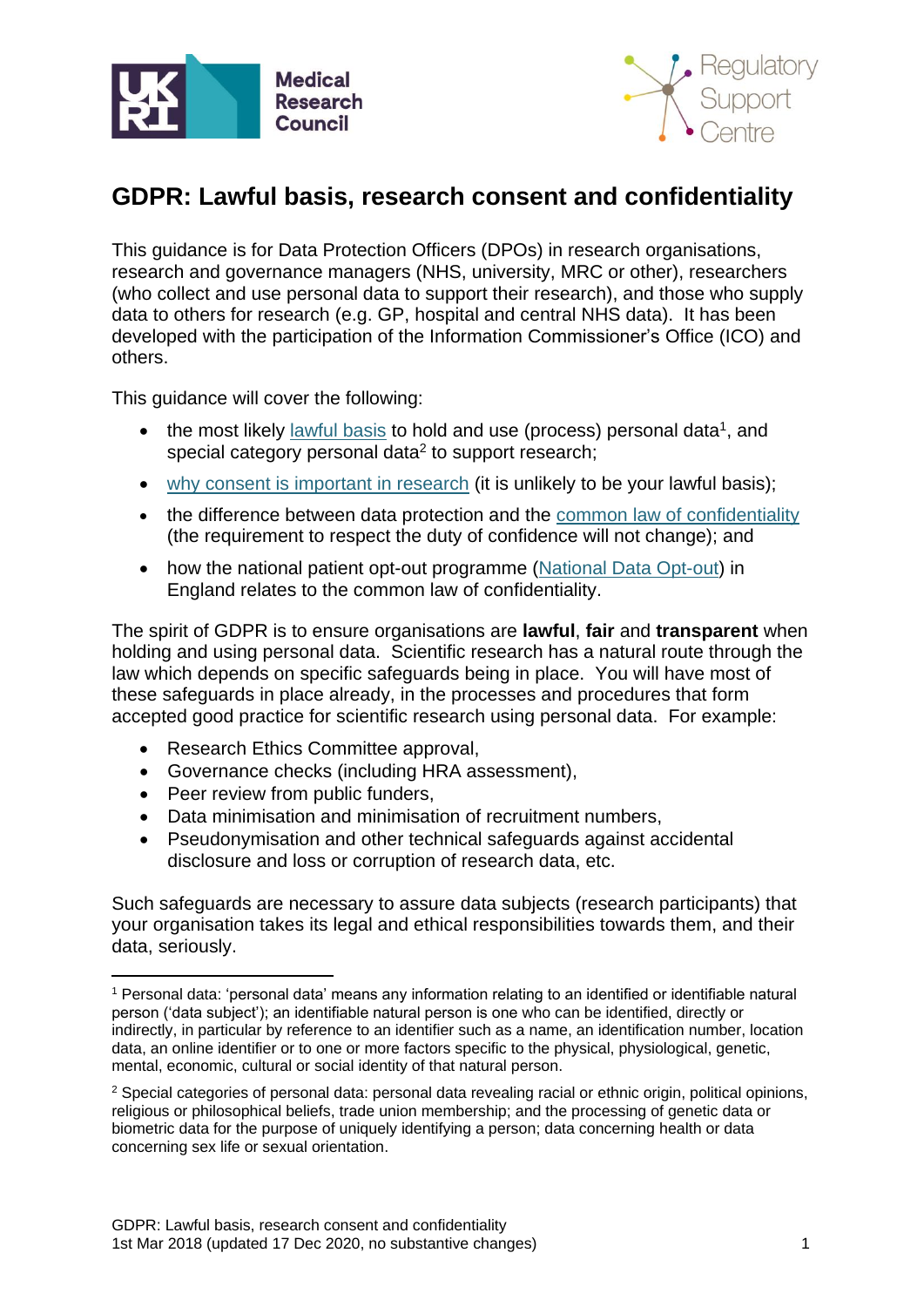## <span id="page-1-0"></span>**1. Lawful Basis**

Data protection law allows organisations to hold and use (process) personal data if they have a legal reason to do so (i.e. if they have a lawful basis). The law demands that organisations specify the lawful basis they are using to process personal data and are explicit about this. In other words, DPOs need to identify the acceptable reasons (defined in law) to process personal data and make research participants aware of this. These legally acceptable reasons are defined in GDPR and listed in the Appendix. Organisations must specify one of the reasons given in Article 6 to process personal data and an additional reason provided in Article 9 to process special category personal data (see footnote on page 1 for definitions).

The intention of the law is to allow organisations that need personal data to support their legitimate activities, to do so. The lawful bases available depend on whether your organisation is a public authority or not.

Public authorities (e.g. universities, NHS, research council institutes) are funded by the public purse in order to conduct tasks that are in the public interest. Therefore, the legal reason that public authorities will have to process personal data is most likely to be:

#### *Article 6(1)*

## *(e) processing is necessary for the performance of a task carried out in the public interest or in the exercise of official authority vested the controller;*

The Explanatory Note to the Data Protection Bill clearly states that research in universities should be able to rely on this lawful basis ('public task'). As does the [ICO.](https://ico.org.uk/for-organisations/guide-to-data-protection/guide-to-the-general-data-protection-regulation-gdpr/lawful-basis-for-processing/#different) DPO's need to evidence this by reference to their public research purpose as established by a university's constitution (e.g. University Charter) and legal powers; or relevant statute (e.g. Higher Education and Research Act, 2017).

For research conducted by other organisations, such as charity research institutes that are not public authorities, and commercial companies, the most appropriate lawful basis is likely to be:

## *Article 6(1)*

*(f) processing is necessary for the purposes of the legitimate interests pursued by the controller or by a third party, except where such interests are overridden by the interests or fundamental rights and freedoms of the data subject which require protection of personal data, in particular where the data subject is a child.*

By using either 'public task' or 'legitimate interests' you assure research participants that your organisation has a genuine reason to process personal data. This is in addition to the control you give participants through the normal consent (to participate in research) process.

## **2. Special category personal data**

Most health research uses **special category** personal data. These are defined as: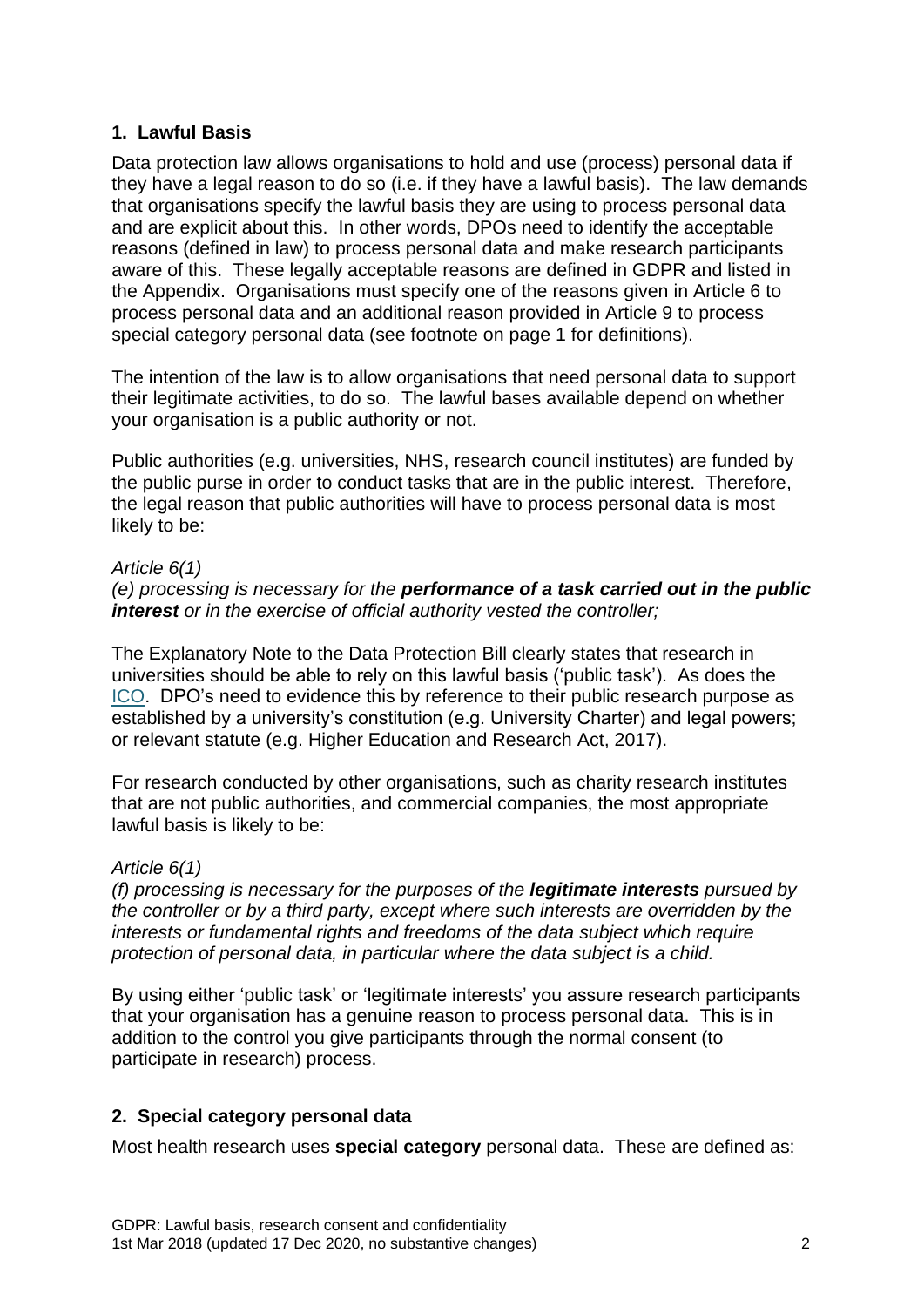*Personal data revealing racial or ethnic origin, political opinions, religious or philosophical beliefs, trade union membership; and the processing of genetic data or biometric data for the purpose of uniquely identifying a person; data concerning health or data concerning sex life or sexual orientation.*

Research organisations that hold and use (process) special category personal data must ensure that they have a lawful basis to process personal data (section 1 above, GDPR Article 6), and an additional condition to process special category personal data (GDPR Article 9). You can find a list of all available lawful bases and conditions in the Appendix.

<span id="page-2-0"></span>The law was written with research in mind, in fact one of the additional conditions for holding and using special category personal data (for all organisations, public authority or otherwise) is:

#### *Article 9(2)(j)*

*processing is necessary for archiving purposes in the public interest, scientific or historical research purposes or statistical purposes in accordance with Article 89(1) based on Union or Member State law which shall be proportionate to the aim pursued, respect the essence of the right to data protection and provide for suitable and specific measures to safeguard the fundamental rights and the interests of the data subject.*

This refers to Article 89(1) which outlines safeguards that are likely to be present in most scientific research already [\(see safeguards on page 1\).](#page-0-0) Research is managed tightly within universities, research council institutes, NHS, charities, etc. through governance mechanisms. These governance arrangements provide research participants with assurance that their personal data is:

- **Necessary** to support research,
- Will only be used to support **legitimate** research activities considered to be in the **public interest,** and
- Their interests are **safeguarded**/**protected.**

These organisational assurances are in addition to the controls research participants have on the use of their personal data through the normal research consent process.

DPOs need to ensure that the policies and procedures in place in their organisations are appropriate to manage the risks posed to all data subjects (including research participants). For more information on the safeguard requirements see [HRA](https://www.hra.nhs.uk/planning-and-improving-research/policies-standards-legislation/data-protection-and-information-governance/gdpr-detailed-guidance/)  [technical guidance.](https://www.hra.nhs.uk/planning-and-improving-research/policies-standards-legislation/data-protection-and-information-governance/gdpr-detailed-guidance/)

## **3. Consent and data protection law**

We have not discussed consent in much detail in this guidance. Informed, voluntary and fair consent is the cornerstone of ethical research involving people. It is a mechanism, to ensure the rights of individual participants can be respected. It is through the consent process that research participants can understand what taking part in a specific study will mean for them, so they can make an informed choice and feel able to express their wishes.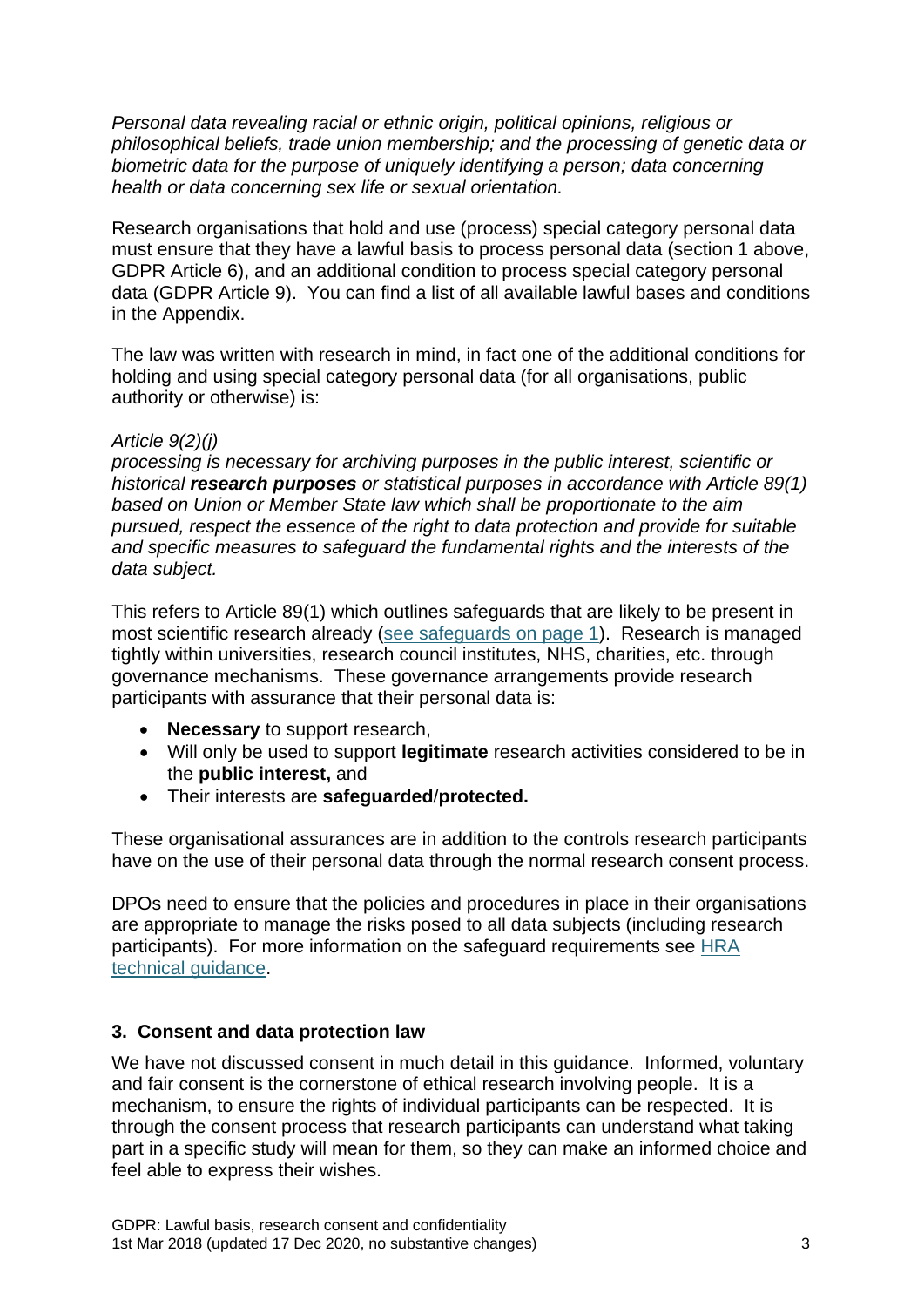<span id="page-3-1"></span>Yet consent is not likely to be your **lawful basis** to hold and use (process) personal data, or the condition to process special category personal data, for research. The Information Commissioner's Office (ICO) has published a blog article: [Consent is not](https://ico.org.uk/about-the-ico/news-and-events/blog-consent-is-not-the-silver-bullet-for-gdpr-compliance/)  [the 'silver bullet' for GDPR compliance.](https://ico.org.uk/about-the-ico/news-and-events/blog-consent-is-not-the-silver-bullet-for-gdpr-compliance/)

Data protection law requires organisations to be **fair and transparent** in how they process personal data. In other words, organisations must be open and honest with research participants about how they intend to use personal data, and the types of data they will be using, etc. The consent process, whilst not being the only way, aids transparency and fairness for research participants.

The ICO recommends a layered approach to transparency. Project-specific information (the information you provide to participants during the consent process) should not be the only information made available to research participants. In addition, organisations may provide corporate level and possibly departmental level / research group level information. All these sources should align and complement each other. Therefore researchers, research governance leads, Clinical Trials Units and DPOs should work together to ensure a joined-up approach to transparency.

<span id="page-3-0"></span>Transparency information must be concise, clear and easy to understand. Consider the audience; use clear, plain language; and ensure transparency information is easily accessible. For more information see the [ICO web pages,](https://ico.org.uk/for-organisations/guide-to-the-general-data-protection-regulation-gdpr/) [HRA technical](https://www.hra.nhs.uk/planning-and-improving-research/policies-standards-legislation/data-protection-and-information-governance/gdpr-detailed-guidance/)  [guidance](https://www.hra.nhs.uk/planning-and-improving-research/policies-standards-legislation/data-protection-and-information-governance/gdpr-detailed-guidance/) and [Article 29 Working Party Guidelines on Transparency.](http://ec.europa.eu/newsroom/article29/item-detail.cfm?item_id=622227)

Other parts of the law do demand that consent is in place before research can happen (e.g. Human Tissue Act, Medicines for Human Use (Clinical Trials) Regulations, etc.). Later in this guidance we will consider when consent is required by the common law to **manage confidentiality**. Given the additional ethical imperative to obtain consent whenever possible, researchers should review and improve their consent procedures in line with good research practice. (See [HRA/MRC Consent and participant information sheet preparation guidance\)](http://www.hra-decisiontools.org.uk/consent/).

The law does provide the lawful basis of 'consent' to process personal data; and 'explicit consent' as a condition for special category personal data. However, we envisage that research organisations will not need to rely on these to support their research activities where an alternative lawful basis such as those suggested above can be identified. The types of organisation that may need to rely on consent are those involved, for example, in marketing, who have traditionally used pre-ticked boxes to indicate agreement to share personal data widely.

## **4. Common law - confidentiality**

The law around information about people is further complicated in the UK as we must also comply with the common law of confidentiality. Common law is no less important than statute (i.e. law that is written down in Acts, Regulations, etc. and passed by Parliament). You should be aware that **the requirement to respect any duty of confidence when accessing or sharing confidential information for health research, will not change.**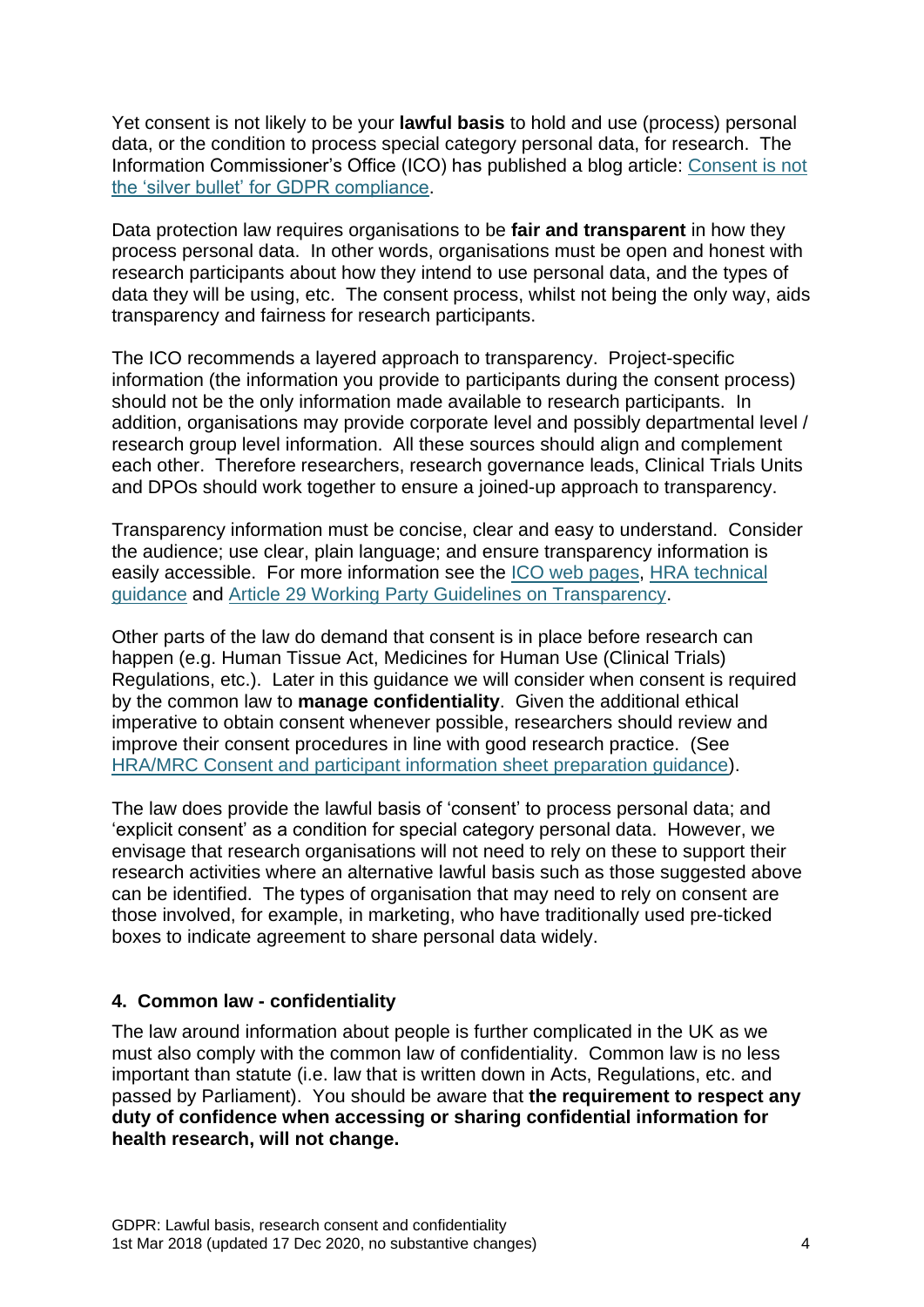Information is considered confidential in law if:

- It can be related to an identifiable individual (*similar definition of identifiable as used for personal data, but personal data can only relate to a living person, confidential information can relate to the living or deceased)*, and
- It is not in the public domain *(no such limit is placed on the definition of personal data)*, and
- It is given with the expectation that it will be kept confidential. Individuals do not have to be explicit about their expectations, when entrusting others with their information: this expectation is often implicit, given the relationship the individual has with their doctor, nurse, researcher, etc.

When an individual entrusts a research team, or a clinical care team, with confidential information, the team must handle this in line with '**reasonable expectations'**. In other words, confidential information should only normally be shared when there would be '**no surprises'** for the individuals concerned.

Precisely what a reasonable person might expect can be difficult to define. We can assume that reasonable patients do expect their confidential information to be shared within their clinical care team. In some cases, the clinical care team may include researchers. In such circumstances, patients would not be surprised if all their care team, including researchers, were party to their confidential information. However, not all researchers will have this relationship with patients<sup>3</sup>.

We know that not many people understand collaboration is common in research or how confidential information may be shared as part of collaboration. Where participants would not expect you to be sharing their confidential information with others, you can manage their expectations by informing them of your intentions (e.g. in project materials or during discussions about participation) and asking them if they are happy with these plans. There is no need to inform participants of every complex technical detail of how their confidentiality will be respected. They should understand what is being proposed and what this might mean for them, before they decide whether you can share their confidential information with others.

You should always consider if you could limit the sharing of information to robustly anonymised information only. Robustly anonymised<sup>4</sup> information can be shared without having to consider reasonable expectations (Information has to be *identifiable* to be subject to the common law of confidentiality).

There are specific times when organisations may wish to share confidential information, for example to prevent a crime from being committed and/or where there are safeguarding concerns. In such cases, disclosing the information rather than keeping it confidential, best serves the public interest. The common law does allow disclosure when it is in the overwhelming public interest, even if the person involved might not expect this.

<sup>&</sup>lt;sup>3</sup> Sections 3.6 and 3.7 of Information to share or not to share: [The Information Governance Review.](https://www.gov.uk/government/uploads/system/uploads/attachment_data/file/192572/2900774_InfoGovernance_accv2.pdf) 4 [ICO Anonymisation Code](https://ico.org.uk/media/for-organisations/documents/1061/anonymisation-code.pdf) for further guidance.

GDPR: Lawful basis, research consent and confidentiality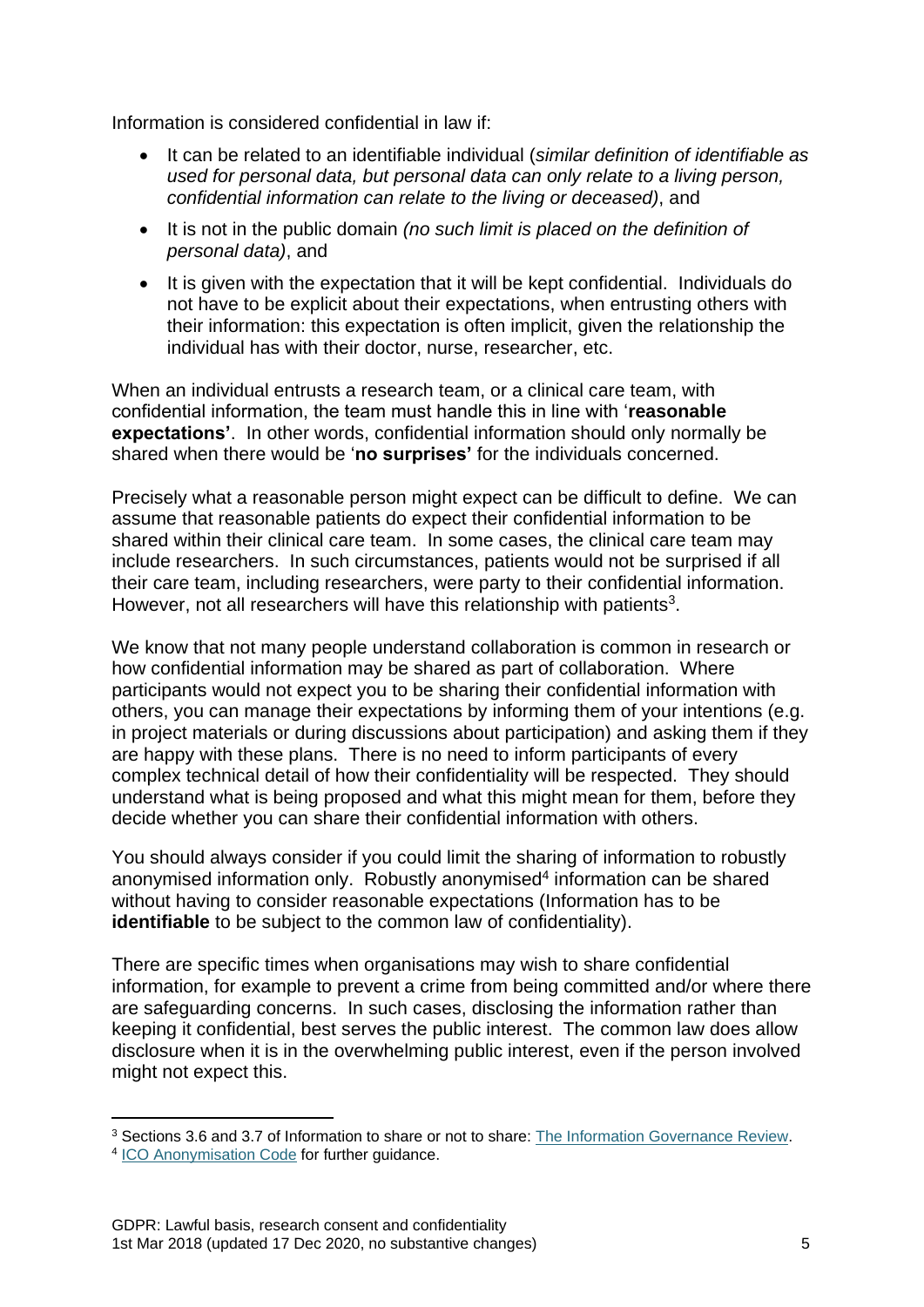# **5. Disclosure to support research – outside reasonable expectations**

In the UK there are legal avenues that allow the disclosure of confidential information to support medical research, even when this is not in line with 'reasonable expectations' (i.e. without consent).

In England and Wales, such disclosure can be approved ('section 251 approval') by the HRA who are advised by the Confidentiality Advisory Group (CAG); in Scotland approval can be sought from the Public Benefit and Privacy Panel for Health & Social Care (PBPP); and in N. Ireland advice can be sought from the Honest Broker Service (HBS).

Approvals to disclose confidential information outside reasonable expectations do not affect an organisation's legal obligations to abide by data protection law for the personal data they hold. In research scenarios where section 251 approval (or another legal avenue for disclosure) is in place, and the confidential information being disclosed would also be classified as personal data, the organisations holding this data (both the organisation disclosing the information and the recipient organisation) must also:

- 1. have a lawful basis to process personal data, and
- <span id="page-5-0"></span>2. if applicable, have a condition to process special category personal data, and
- 3. be **fair** and **transparent** about how they hold and use (process) this data [\(see](#page-3-1) [fair and transparent on page 4\).](#page-3-1) Be aware that when HRA CAG approves disclosure, they require researchers to provide additional notification to the relevant patient population, so called 'patient notification'.

## **6. National patient opt-out programme and the common law**

The national patient opt-out programme in England [\(National Data Opt-out\)](https://digital.nhs.uk/national-data-opt-out) provides patients with an opportunity to opt out of specific non-care related uses of confidential patient information (anonymised information is not subject to opt-out). Patients can opt-out and have their preference applied widely across the health and social care system. (This replaced the Type 2 opt-outs which only applied to confidential patient information flowing from NHS Digital).

The national opt-out applies to the disclosure of confidential patient information under the common law, and not through data protection. It must not be confused with the right to object under the data protection law. As such, opt-outs do not apply where consent for disclosure for a research project is in place. As we have seen in Section 4, consent allows disclosure of confidential patient information to others for other purposes, as long as this disclosure is in line with reasonable expectations, i.e. there are no surprises.

Section 251 approval from CAG requires opt-outs to be respected as patients have expressed a wish that their confidential patient information not be disclosed for noncare purposes, and because consent for disclosure is not in place. *However, CAG can, in exceptional circumstances, approve an application that has robust justification for opt-outs to be overridden, for example 100% inclusion is statistically required. In such rare situations CAG can deem that there is an overriding public interest for the research to go ahead without opt-outs being upheld.*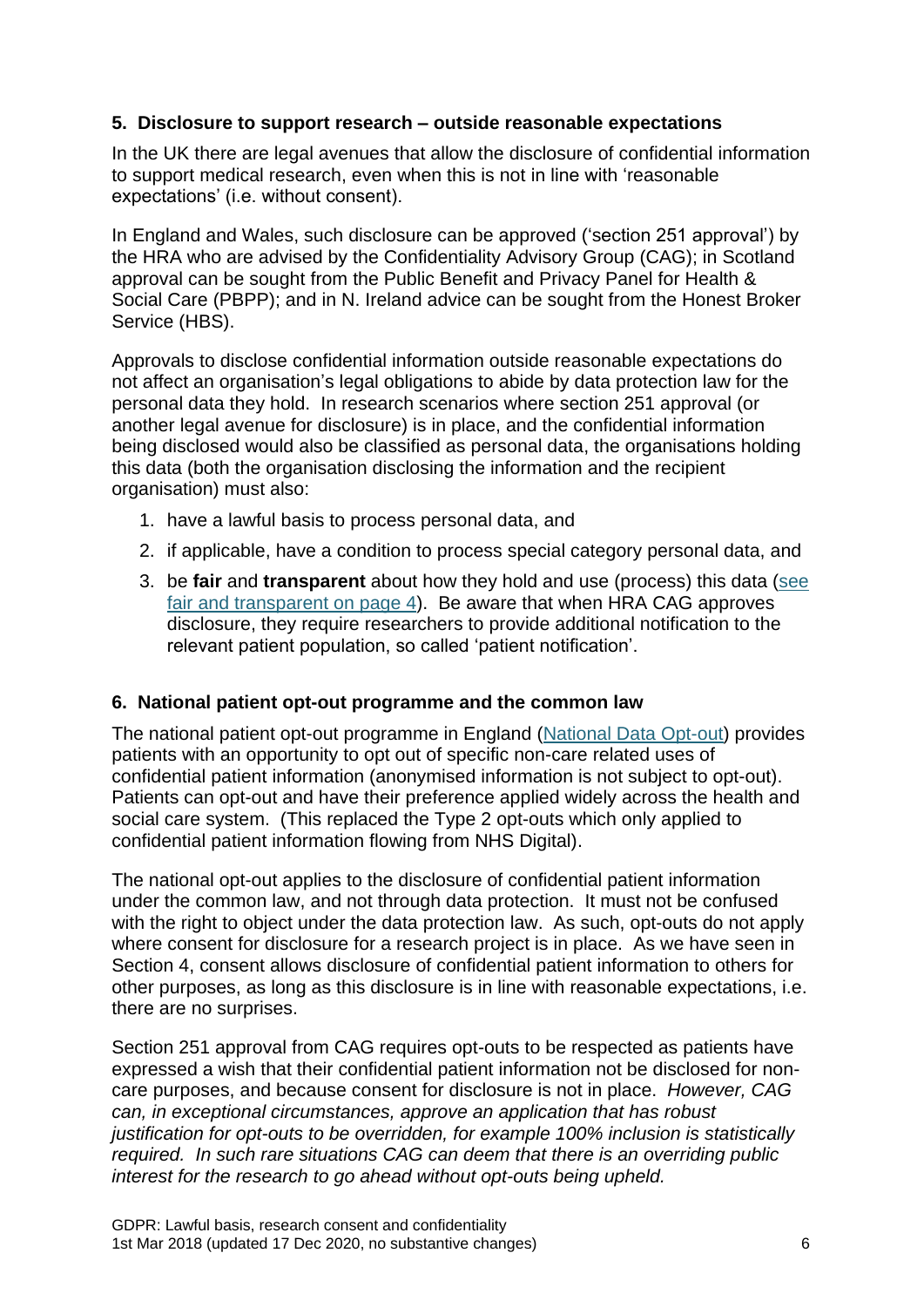It is worth noting that irrespective of a patient's opt-out status, Dame Fiona Caldicott has been very clear that all patients have a right to be invited to take part in research. (See [National Data Guardian](https://www.gov.uk/government/uploads/system/uploads/attachment_data/file/535024/data-security-review.PDF) review: *'People should continue to be able to give their explicit consent separately if they wish, e.g. to be involved in research, as they do now. They should be able to do so regardless of whether they have opted out of their data being used for purposes beyond direct care'.)* 

# **7. Putting it all together**

**Consent** to participate in research is at the heart of ethical research. Discussions about participation, and the information provided during the consent process, can help ensure that data is transparently held and used for research. Consent can help organisations act **fairly and transparently**, as required by data protection law. Consent can help **manage expectations** in terms of who has access to confidential information (common law). Additionally, consent may be required for other legal reasons (e.g. Human Tissue Act, Medicines for Human Use (Clinical Trials) Regulations, etc.). Research organisations should ensure that consent is obtained from research participants whenever possible. Consent is only meaningful if participants **understand** what is being asked of them. They must be able to consider any **significant risks** to their safety, their rights and their dignity. They must be able to make a **voluntary** decision, free from undue influence and they must be **competent** to make such a decision.

Data protection law does not demand consent (explicit or otherwise) to be in place to hold and use (process) personal data (including special category personal data). Organisations must have a **lawful basis** to process personal data, they must be **transparent** and ensure that individuals are treated **fairly**. In the UK, the most likely lawful basis for public authority research organisations to process personal data for research is **public task -** Article 6(1)(e). For non-public authorities it is likely to be **legitimate interests** - Article 6(1)(f). In addition, organisations (public authority or otherwise) that process special category personal data for scientific research should be able to demonstrate that **processing is necessary for scientific research purposes in accordance with safeguards** - Article 9(2)(j). Once organisations have identified their most appropriate lawful basis and condition, they must document these and comply with the rest of the law (please also see the [ICO web](https://ico.org.uk/for-organisations/guide-to-the-general-data-protection-regulation-gdpr/)  [pages](https://ico.org.uk/for-organisations/guide-to-the-general-data-protection-regulation-gdpr/) and the [HRA technical guidance\)](https://www.hra.nhs.uk/planning-and-improving-research/policies-standards-legislation/data-protection-and-information-governance/gdpr-detailed-guidance/).

Common law dictates with whom confidential information can be shared. The common law demands that confidential information is managed in line with **reasonable expectations (no surprises)**. Expectations can be managed by consent (implicit or explicit). The common law does allow disclosure even when this might not be reasonably expected, if disclosure is in the **public interest**, or **another legal avenue** is established (e.g. with section 251 approval).

The **national patient opt-out** enables patients to opt out of their confidential patient information being disclosed outside the duty of confidence; unless consent (in line with reasonable expectations) for disclosure for a research project is in place. Optouts can be overridden in exceptional circumstances by HRA CAG. Anonymised flows of information are unaffected by opt-outs. All patients, irrespective of their optout status, have a right to be invited to take part in research.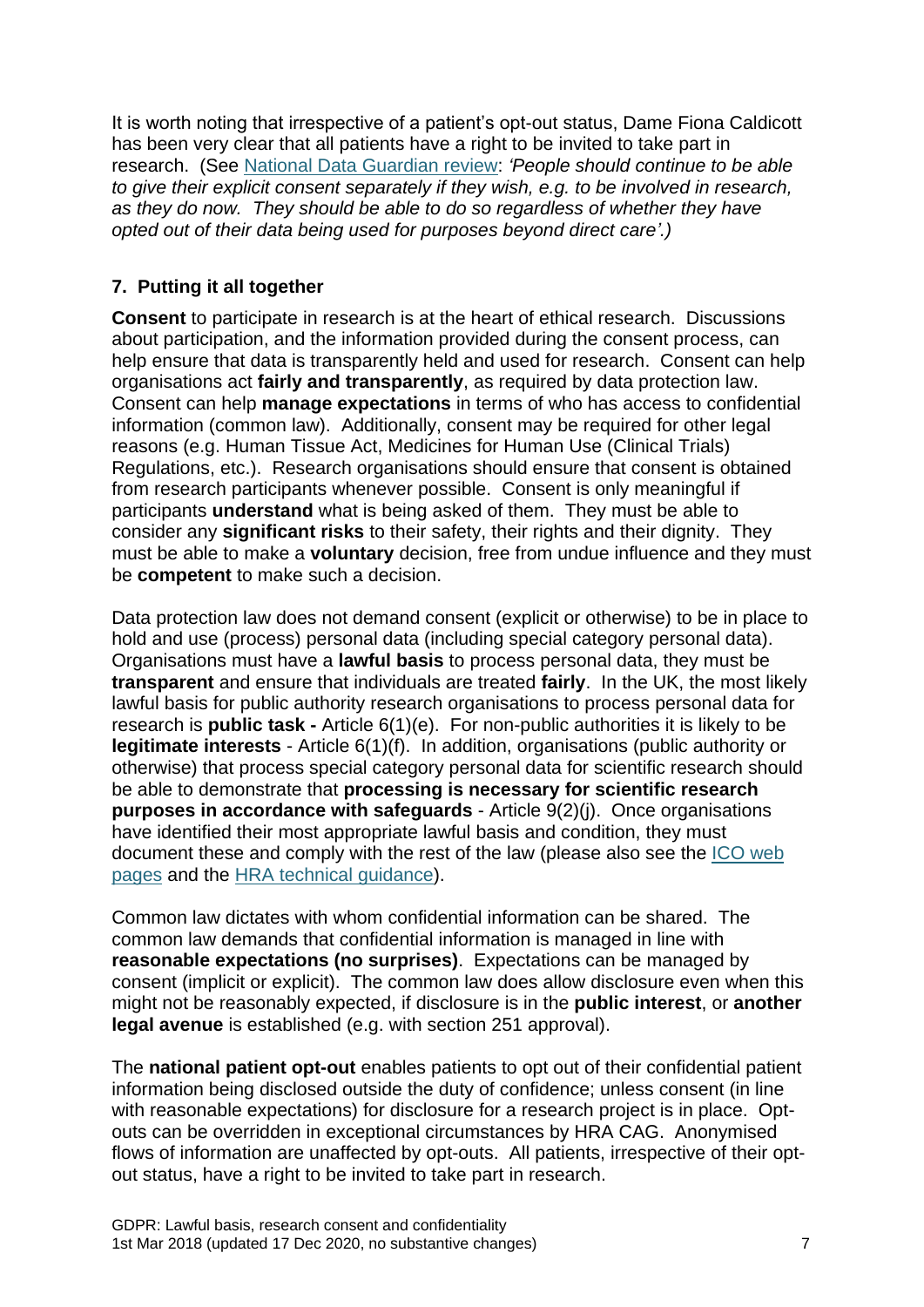# **Appendix**

# **GDPR**

# **Article 6 Lawfulness of processing - [Lawful bases]**

1. Processing shall be lawful only if and to the extent that at least one of the following applies:

(a) the data subject has given consent to the processing of his or her personal data for one or more specific purposes;

(b) processing is necessary for the performance of a contract to which the data subject is party or in order to take steps at the request of the data subject prior to entering into a contract;

(c) processing is necessary for compliance with a legal obligation to which the controller is subject;

(d) processing is necessary in order to protect the vital interests of the data subject or of another natural person;

(e) processing is necessary for the performance of a task carried out in the public interest or in the exercise of official authority vested the controller;

(f) processing is necessary for the purposes of the legitimate interests pursued by the controller or by a third party, except where such interests are overridden by the interests or fundamental rights and freedoms of the data subject which require protection of personal data, in particular where the data subject is a child.

Point (f) of the first subparagraph shall not apply to processing carried out by public authorities in the performance of their tasks.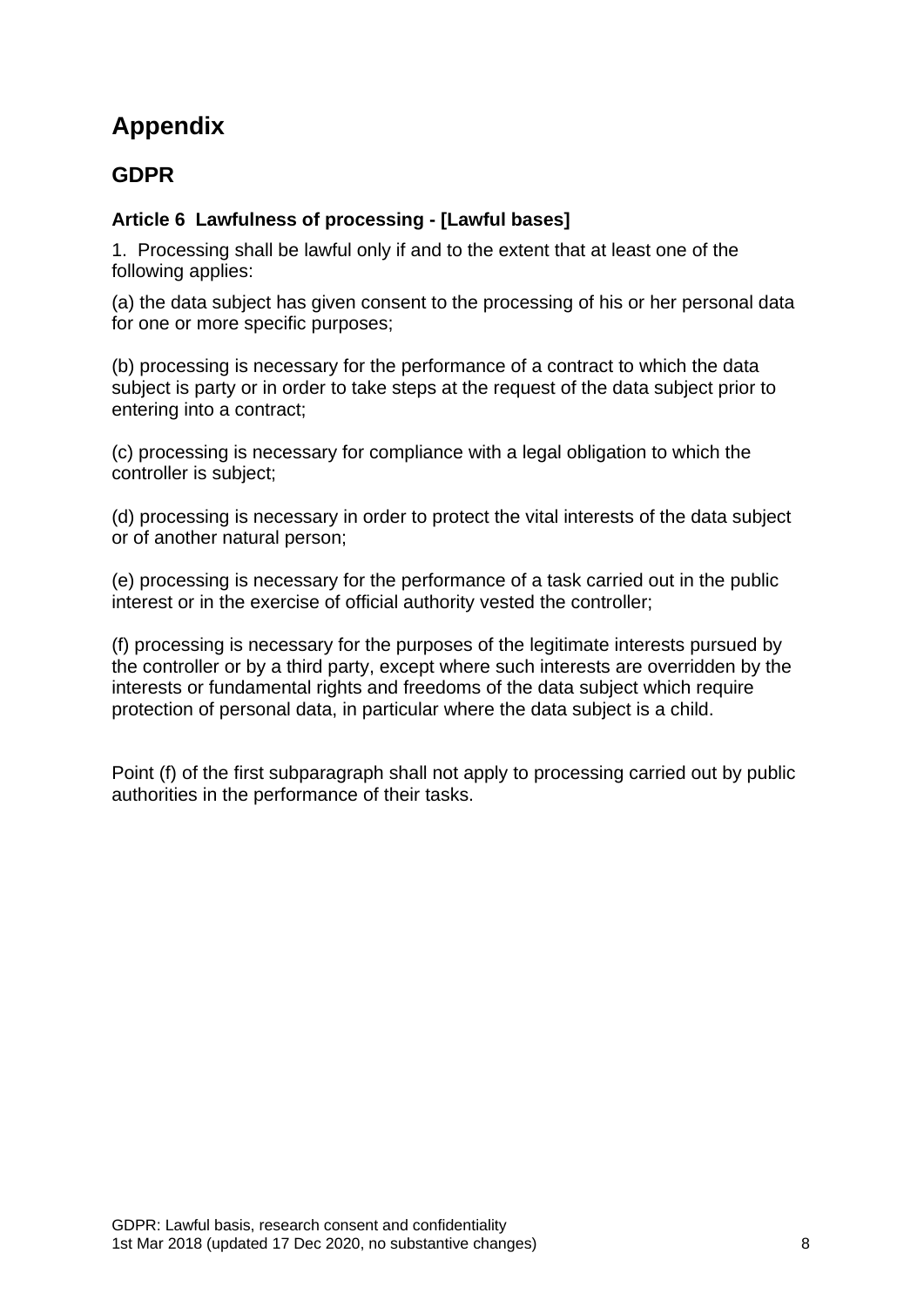# **GDPR**

# **Article 9 Processing of special categories of personal data - [Conditions]**

1. Processing of personal data revealing racial or ethnic origin, political opinions, religious or philosophical beliefs, or trade union membership, and the processing of genetic data, biometric data for the purpose of uniquely identifying a natural person, data concerning health or data concerning a natural person's sex life or sexual orientation shall be prohibited.

2. Paragraph 1 shall not apply if one of the following applies:

(a) the data subject has given explicit consent to the processing of those personal data for one or more specified purposes, except where Union or Member State law provide that the prohibition referred to in paragraph 1 may not be lifted by the data subject;

(b) processing is necessary for the purposes of carrying out the obligations and exercising specific rights of the controller or of the data subject in the field of employment and social security and social protection law in so far as it is authorised by Union or Member State law or a collective agreement pursuant to Member State law providing for appropriate safeguards for the fundamental rights and the interests of the data subject;

(c) processing is necessary to protect the vital interests of the data subject or of another natural person where the data subject is physically or legally incapable of giving consent;

(d) processing is carried out in the course of its legitimate activities with appropriate safeguards by a foundation, association or any other not-for-profit body with a political, philosophical, religious or trade union aim and on condition that the processing relates solely to the members or to former members of the body or to persons who have regular contact with it in connection with its purposes and that the personal data are not disclosed outside that body without the consent of the data subjects;

(e) processing relates to personal data which are manifestly made public by the data subject;

(f) processing is necessary for the establishment, exercise or defence of legal claims or whenever courts are acting in their judicial capacity;

(g) processing is necessary for reasons of substantial public interest, on the basis of Union or Member State law which shall be proportionate to the aim pursued, respect the essence of the right to data protection and provide for suitable and specific measures to safeguard the fundamental rights and the interests of the data subject;

(h) processing is necessary for the purposes of preventive or occupational medicine, for the assessment of the working capacity of the employee, medical diagnosis, the